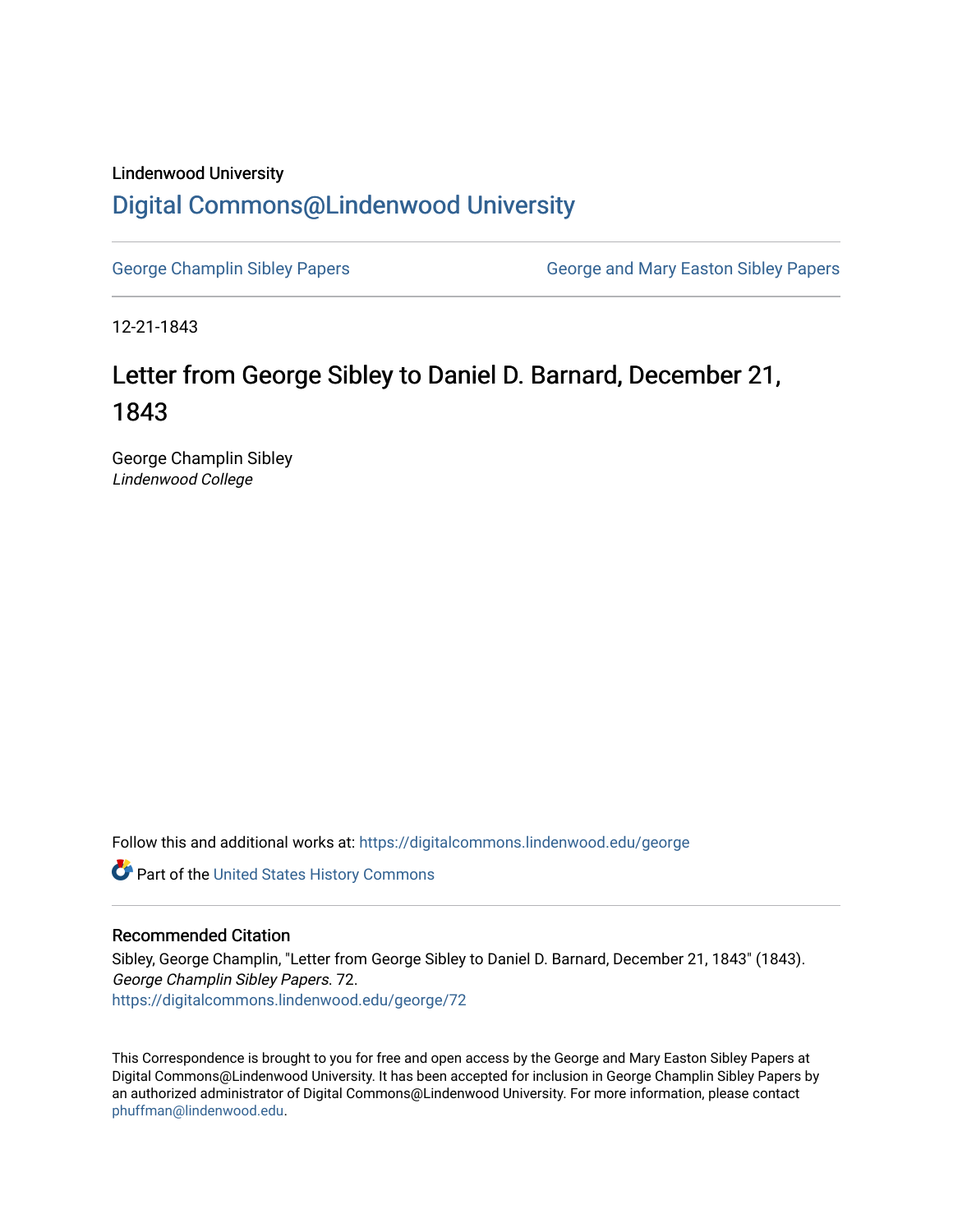Hon. D. D. Barnard Geo. C. Sibley Rep. from N. York Washington City

> Linden-Wood ( near St. Charles, Missouri ) December 21t. 1843

Sir, - The Nat. Intelr. of the 7th Inst. gives the proceedings in the House of Repr. of the 5th. and 6th. touching the admission to Seats of certain persons from the four undistricted States, Missouri being one of them- On looking over those proceedings, I was very much Surprised at the bold attitude assumed by Some of those pretenders, particularly Messrs Bowlin & Hughes of Missouri, who claim Seats and equality among the Lawfully elected Representatives in Congress, on the ground that if not elected in conformity with the Law of Congress, but against that Law, the "Sovereign people," upon the principle of Nullification, have declared it to be their will, in electing them contrary to Law, thus to be Represented; and that it is a monstrous Stretch of arrogance to Set up the Law as of any binding force, when the "Sovereign people" have determined not to obey it- Of course Messrs. Bowlin and Hughes mean the people of Missouri in References to themselves and colleagues; and thus attempt to implicate the majority at least, of the good people in this state, in the nullifying process by which Missouri has been disgraced, and the Laws and Constitution of the Union insulted and trampled on- In the Supposition that the facts and circumstances connected with our General Election in August 1842 may have escaped your notice, and that they ought to be known, I will here give you a brief account of them, as far as Relates to the Congressional part of it- Mrssrs. Jameson, Bowlin, Relfe, Hughes and Bowers are the issue, political of a Small, very Small Caucus that assembled at the City of Jefferson, virtually by their own appointment, early in '42, in February, I think- The nomination of those Gentlemen as the party candidates for Congress, was effected by "a Gambling process" as was publickly and indignantly asserted, by more than one of the most prominent and influential members of "the democracy" of Missouri- Two of them, Jameson & Bowlin, So far from being favorites of the party to which they claim affinity were, and yet are, in very "bad odour" therewith- two others, Hughes & Bowers, were, as they yet are, Scarcely known beyond the Counties in which they reside- the other, Relfe, having once Served as the U. S. Marshall, was better known, tho' Rather unpopular. There was much dissatisfaction in the party produced by these nominations; and it is by no means certain that they would have been acquiesced in, if a General ticket Election had been Lawful, and any Whig candidates had been in the field. I do not believe they would have been.- Our election, as before intimated, was in '42 a General election- that is, we had to elect Senators and Representatives to the Genl. Assembly, County Judges & Justices, Sheriffs, Constables, Assessors & and there prevailed an unusual degree of interest and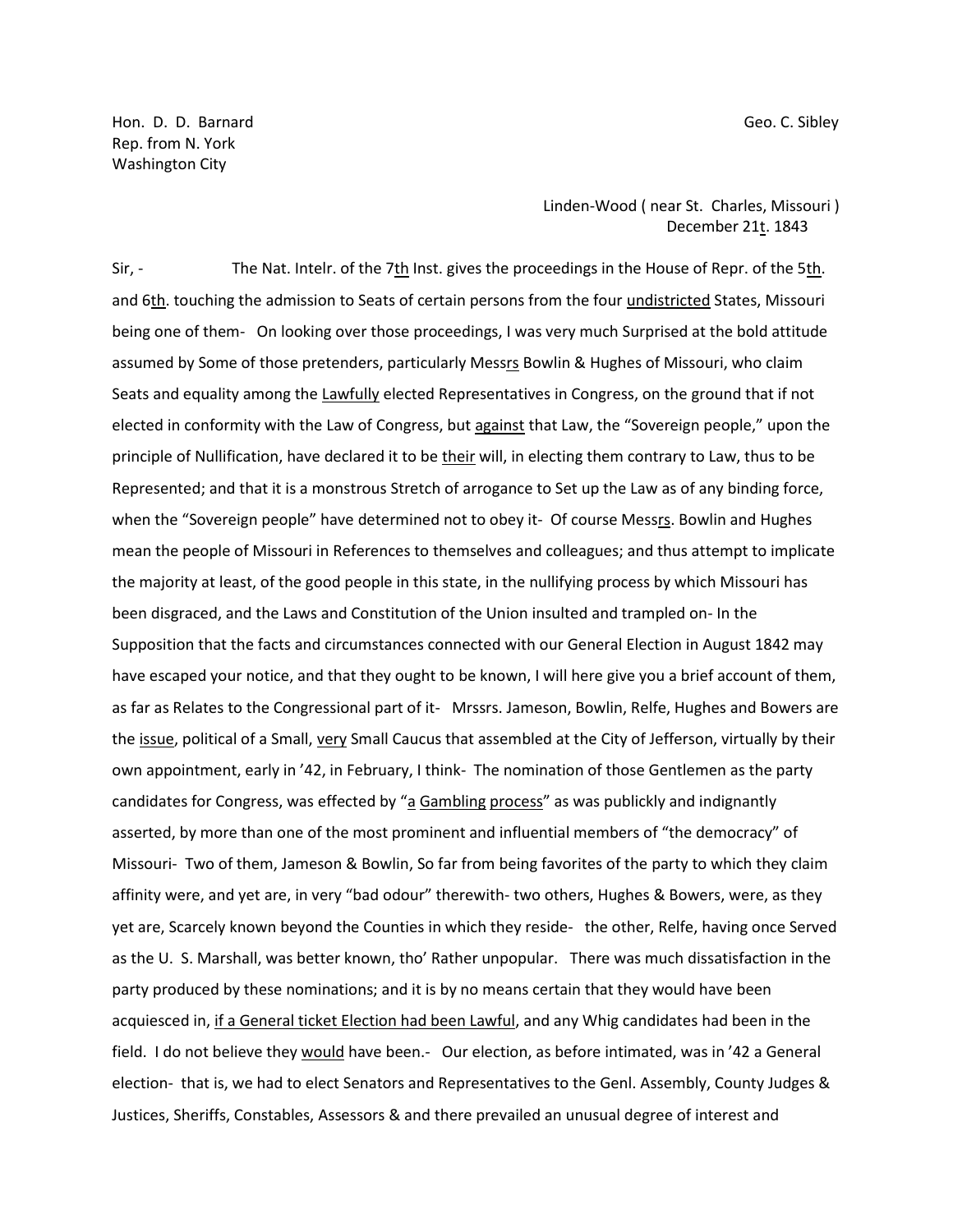excitement among the Voters, chiefly local, and especially in Relation to the choice of County & Township officers- So that from those causes there was a very general turn out of "the Sovereign people".- Agreeably to our election laws in this State "The Votes given at all elections, Shall be given Viva voc or by tickets handed to the Judges" & - The great Mass of the Voters use tickets, and these tickets are profusely Supplied, printed in the most attractive forms, by those who take most interest in the elections- When Governour, Lt. Govr. or Congressmen are to be elected, printed tickets headed by the names of the party candidates for those offices, are duly provided and sent into the more remote precincts, to be filled up by the party leaders with the names of the local party candidates- So that the Simple Voter, who is entirely absorbed in his anxiety for the Success of his favorite candidate for Sheriff, Constable or Assembly-man and cares but little about the rest, is very easily prevailed on to "hand to the Judges" a pretty printed ticket containing with others, the names of his personal favorites. I have known bundles of tickets thus prepared, Sent more than two hundred miles into the interior Settlements, where there were no printing offices, and these completed by adding the names of the local candidates.- Thousands of Such tickets, headed by the names of the Caucus Nominees, Jameson, Bowlin, &. in flaring Capitals, printed on gay coloured paper, were distributed throughout the State, in due Season for the Election in August 1842; and thousands of them were used (unwittingly) by the ignorant and Reckless Voters, who neither knew nor cared whether the Congressional Candidates might be legally voted for or not; they "handed in their tickets to the Judges"; upon whom they considered Rested the Responsibility of allowing votes for Congressmen to be recorded or not, indifferent in most instances whether the printed names were noted or not.- Doubtless there were others, many others, who voted the whole ticket inderstandlingly and most heartily- there were Some, as I know myself, who did So vote, in open, avowed contempt and defiance of the act of Congress; being So advised and drilled- And I also know, that there were many, very many, others of "the democracy" who not only Refused, but Refused indignantly, to vote at all for Congressmen; publickly declaring that they nor no other voter could do So lawfully, except as in Districts.- In Some counties, no polls were opened for Congress, and in no one County I believe, did the party vote for Congressmen equal the Vote for County officers.- In Some instances the differences was very great, from 100 to 400. And not withstanding all the excitement- the So general turn out- the ticket trickery, and the Official influence of the Governour, and other active and Zealous Nullifyers including the Caucus Candidates; from Five to Six thousand voters of "the democracy" refused to Sanction by their Votes, or otherwise, this most alarming violation of the Supreme law of the land.- It is hardly necessary to Say, that not one Whig note was cast on the occasion.- As well as I remember, our Five Caucus nominees did not receive 30,000 Votes altogether;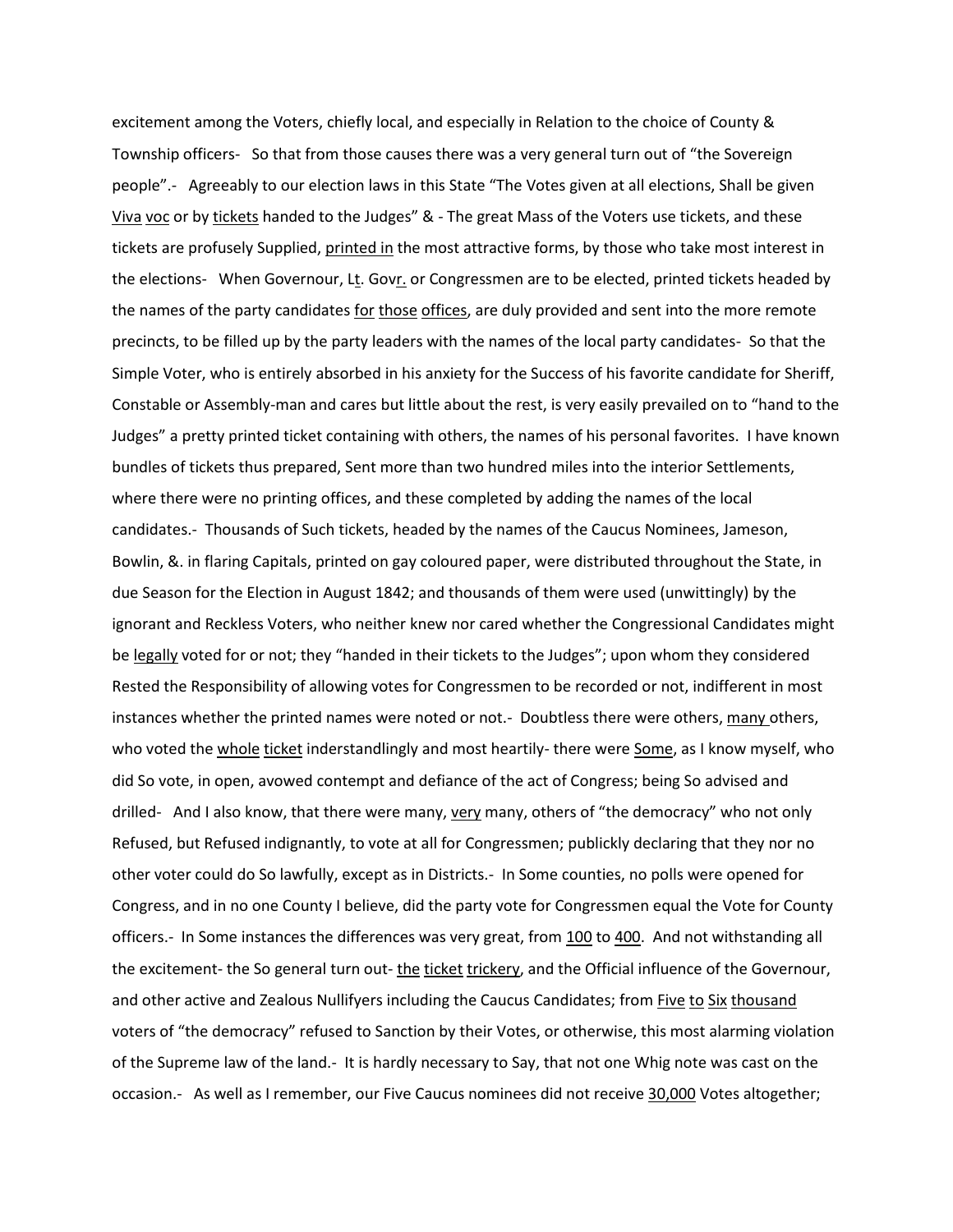while about 37,000 were withheld from them- Had the elections been for Congressmen only, it is not probable that ten thousand Votes could have been polled in the State; Indeed I am very far from admitting that there are in Missouri, anything like 10,000 deliberate Nullifyers among her intelligent Voters- Our next General and Presidential elections in August and November next, will, as I confidently trust, result very differently from those of Some years past.- And I doubt not that the desperate, Revolutionary effort now making here, and in Congress, will tend greatly to accelerate the downfall of those wild and reckless and unprincipled men now in the ascendency; who appear to be ready to Sacrifice Constitution, Laws, Institutions, everything, for party power- With Mr. Jefferson, "Ibelieve this is the Strongest government on earth.- I believe it is the only one where every man at the call of the Law, will fly to the Standard of the Law, and will meet invasions of the public order as his own personal concern."-

The present crisis will Severely test Mr. Jefferson's theory.- I confess I have but little reliance on the majority in the present House of Repr. in Relation to our Nullifyers.- But I have the most unbounded and unwavering confidence in the power of truth and Reason, as they will forthwith be Set forth all over the land, to produce a most glorious triumph of Right and Righteous principles, before the 4th of March, 1845.-

If apologies were worth anything in Such cases, I might offer you one for troubling you with this Rigmarole; having no personal acquaintance with you; but as I address you in your capacity as a publick man (well known to me as Such) let that Suffice. My only object has been to illustrate the fallacy of the argument So confidently used before Congress by our Missouri Nullifyers, founded on the assumption that "the Sovereign people" are their backers- in that they are wodully mistaken and they must know it.-

With very great respect, I have the

honour to be Sir

Yr. - - - - - - - - - -

G. C. Sibley

Hon. D. D. Barnard Rep. from N. York Washington City.

I shd. state that I am not personally acquainted with either of the Five-four of them I have never Seenas far as I know they are all Respectable Men, and are Respected where known as men.

> Sibley Mss. V. I, Missouri Historical Society